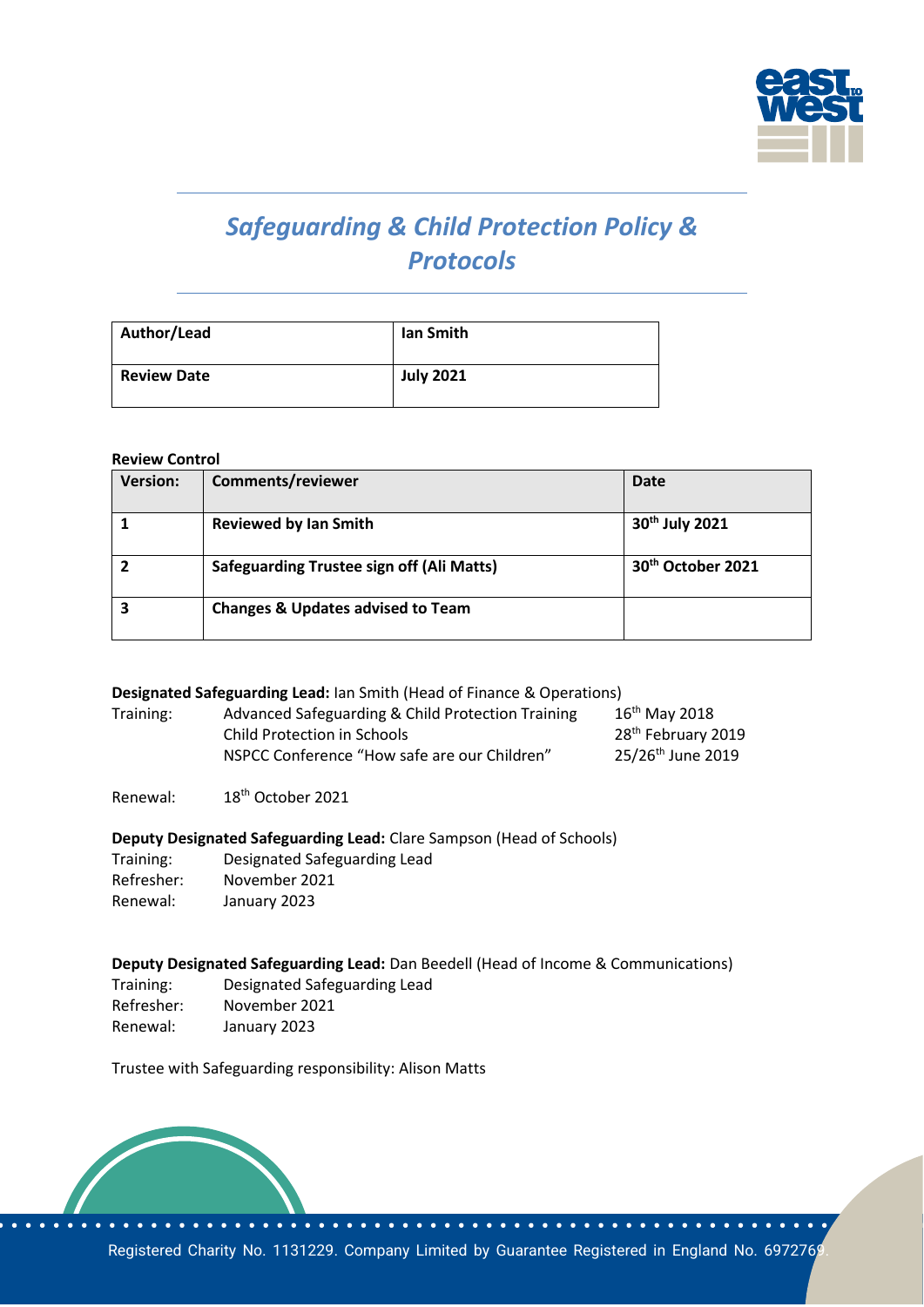

Name: The **east to west TRUST** Address: Unit 3, 80 High Street Egham Surrey, TW20 9HE Tel No: 01784 438007

Charity Number: 1131229 Company Number: 6972769 Insurance Company: Public Liability with Case Charity Insurance (019869/04/21)

**east to west** is a Christian Charity of Compassion, Mercy and Justice, moved into action by the suffering and brokenness of young people.

# **Our mission:** *what do we seek to do?*

To bring Hope to young lives, that are vulnerable or 'at risk'. *Actively pursuing emotional, physical and spiritual wholeness for young people* 

#### **Our passion:** *what drives us?*

To see young people impacted by Hope and so to transform lives and communities by Hope. To see Youth Team members and Churches empowered and equipped to impact young people with Hope.

**east to west** delivers 1000's of hours of pastoral care and support to vulnerable young people by placing:

- Schools Relational Support Team members in North Surrey, Royal Borough Windsor & Maidenhead Schools
- Early Intervention Coordinators in Secondary Schools throughout the Surrey Boroughs of Spelthorne, Elmbridge & Woking through the Surrey Wellbeing Partnership and,
- through the Emerge Project, works with young people in St Peter's Hospital who have selfharmed or attempted suicide

#### **Our Commitment**

1. Safeguarding children and vulnerable adults - the action we take to promote the welfare of children and protect them from harm - is everyone's responsibility. Everyone who encounters children and families has a role to play

2. Safeguarding and promoting the welfare of children and vulnerable adults is defined for the purposes of this guidance as:

- protecting from maltreatment;
- preventing impairment of health or development;
- ensuring that children grow up in circumstances consistent with the provision of safe and effective care;
- taking action to enable all children and vulnerable adults to have a chance of achieving the best outcomes

**east to west** recognise the need to provide a safe and caring environment for children, young people and vulnerable adults. We acknowledge that children, young people and vulnerable adults can be the victims of abuse manifested in a variety of ways:

- Physical
- Sexual and Emotional
- Neglect
- **Financial or Material abuse**
- Modern slavery
- Discriminatory and/or organisational or institutional abuse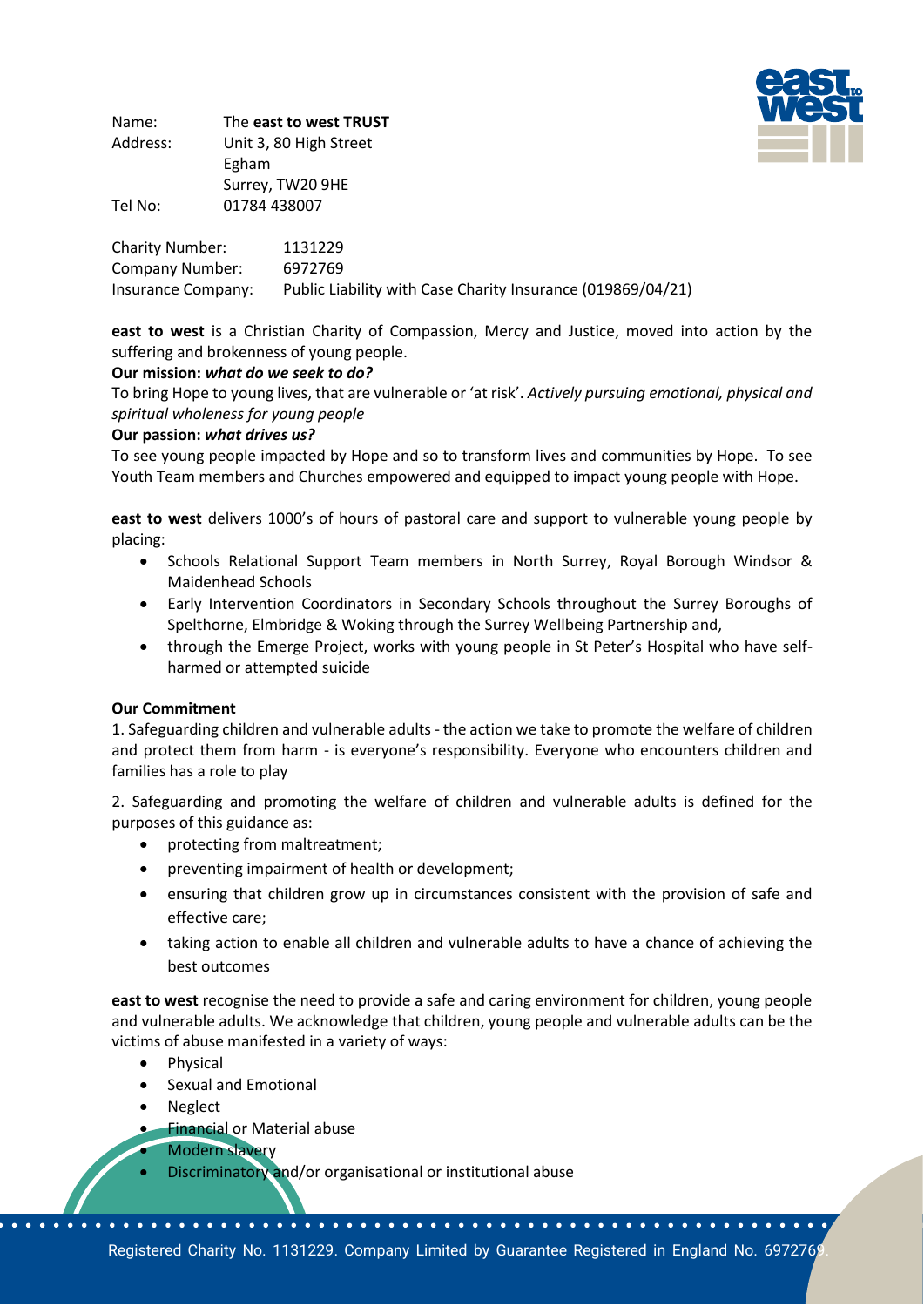

We accept the UN Universal Declaration of Human Rights and the International Covenant of Human Rights, which states in article 2 that everyone is entitled to "all the rights and freedoms set forth therein, without distinction of any kind, such as race, colour, sex, language, religion, political or other opinion, national or social origin, property, birth or other status". We also concur with the Convention on the Rights of the Child which states in Article 19 that they have a right to be protected from "all forms of physical or mental violence, injury or abuse, neglect or negligent treatment or exploitation, including sexual abuse, while in the care of parent(s), legal guardian(s), or any other person who has care of the child." As an organisation we have therefore adopted the protocols set out in this safeguarding policy in accordance with statutory guidance. We are committed to build constructive links with statutory and voluntary agencies involved in safeguarding. The policy and attached practice guidelines are based on the ten **Staying Safe and Secure** safeguarding standards published by Thirtyone:eight (formerly the Churches' Child Protection Advisory Service and in line with relevant Safeguarding Children Board guidelines.

#### **Our relationship with Thirtyone:eight as an umbrella organisation**

We accept that the Thirtyone:eight disclosure unit, as our umbrella organisation, has a responsibility to ensure, as far as possible, that we comply with all the requirements in the DBS Code of Practice, this and other policy statements, and in other DBS procedures and processes. We undertake to keep Thirtyone:eight informed of any changes in our organisation, personnel or practices which could materially affect our ability to work within these expectations.

#### **east to west** undertakes to:

- endorse and follow all national and local safeguarding legislation and protocols, in addition to the international conventions outlined above. (HM Government Working Together to Safeguard Children (updated December 2020)
- provide on-going safeguarding training for all its team members and will regularly review the operational protocols attached
- ensure that the premises meet the requirements of the Disability Discrimination Act 1995 (subsequently brought under the Equality Act 2010) and all other relevant legislation, and that it is welcoming and inclusive
- support the Designated Safeguarding Lead (DSL) and their Deputy in their work and in any action they may need to take in order to protect children and vulnerable adults
- not allow the document to be copied by other organisations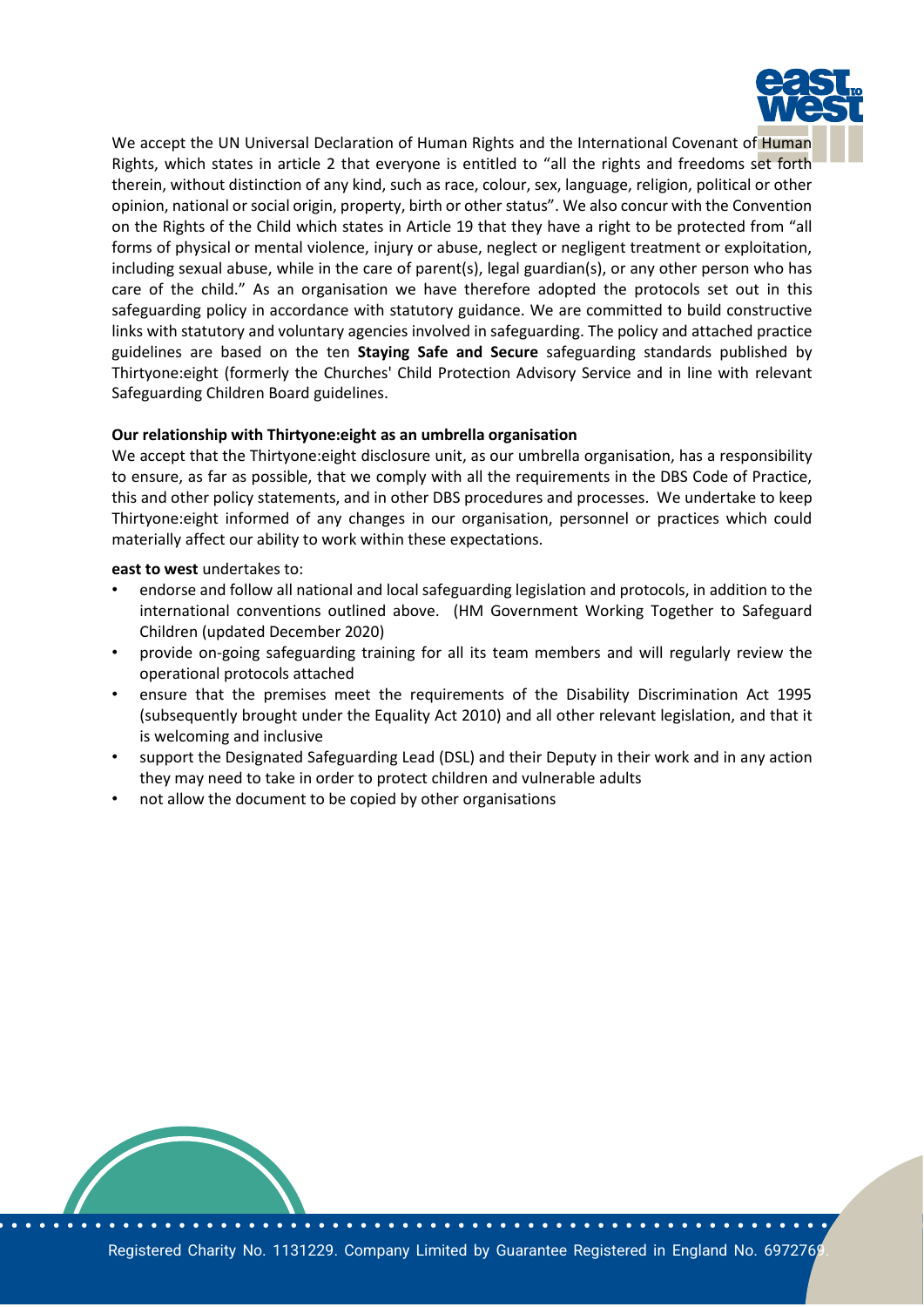# *The east to west Trust - Protocols* **SECTION 1**



**Recognising and responding appropriately to an allegation or suspicion of abuse. Understanding abuse and neglect.**

Defining child abuse or abuse against a vulnerable adult is a difficult and complex issue. A person may abuse by inflicting harm or fail to prevent harm. Children and adults in need of protection may be abused within a family, an institution or a community setting. Very often the abuser is known or in a trusted relationship with the child or vulnerable adult. In order to safeguard those in our organisation we adhere to the UN Convention on the Rights of the Child and have as our starting point as a definition of abuse, Article 19 which states:

*…Parties shall take all appropriate legislative, administrative, social and educational measures to protect the child from all forms of physical or mental violence, injury or abuse, neglect or negligent treatment, maltreatment or exploitation, including sexual abuse, while in the care of parent(s), legal guardian(s) or any other person who has the care of the child*

*Such protective measures should, as appropriate, include effective procedures for the establishment of social programmes to provide necessary support for the child and for those who have the care of the child, as well as for other forms of prevention and for identification, reporting, referral, investigation, treatment and follow-up of instances of child maltreatment described heretofore, and, as appropriate, for judicial involvement*

Detailed definitions, and signs and symptoms of abuse, as well as how to respond to a disclosure of abuse is included in the appendix section of this policy.

#### *Safeguarding Awareness*

**east to west** is committed to on-going safeguarding training and development opportunities for all team members, developing a culture of awareness of safeguarding issues to help protect everyone. All our team members as part of their induction will receive training provided by the east to west DSL with subsequent training on a regular basis through yearly 'in-house' updates covering legal updates and changes to the **east to west** policy. As necessary it will be complemented through further training by external agency and/or the Surrey Safeguarding Children Partnership (SSCP) for Surrey, or the Royal Borough of Windsor and Maidenhead's multi-agency Safeguarding Partnership.

**east to west** will also ensure that children and vulnerable adults are provided with information on where to get help and advice in relation to abuse, discrimination, bullying or any other matter where they have a concern

#### *Responding to Allegations of Abuse*

Under no circumstances should a worker carry out their own investigation into an allegation or suspicion of abuse; you must follow the protocols below:

- The person in receipt of allegations or suspicions of abuse should report concerns as soon as possible to **Ian Smith** (hereafter the DSL) telephone no: 07412 030141 who is nominated by the Trust to act on their behalf in dealing with the allegation or suspicion of neglect or abuse, including referring the matter on to the statutory authorities
- In the absence of the DSL or, if the suspicions in any way involve the DSL, then the report should be made to **Dan Beedell** (hereafter the "Deputy") telephone no: 07413 657322 or **Clare Sampson** (hereafter the "Deputy") telephone no: 07740 411126
- If the suspicions implicate both the DSL and the Deputy(s), then the report should be made in the first instance to Thirtyone:eight PO Box 133, Swanley, Kent, BR8 7UQ. Telephone 0303 003 1111. Alternatively contact Children's Services or the police
- Where the concern is regarding an adult in need of protection contact Adult Social Services or take advice from Thirtyone: eight as above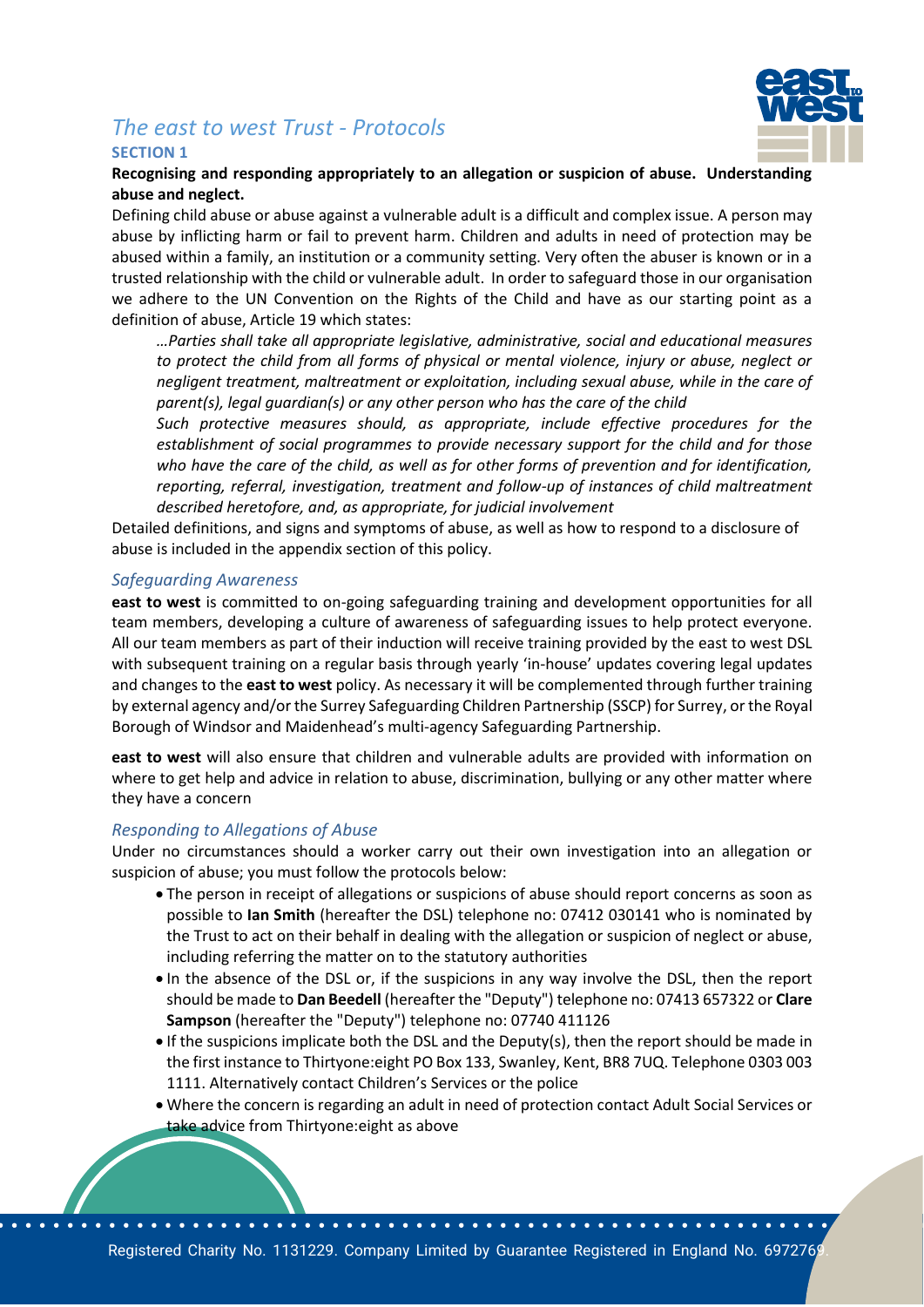

### **Surrey:**

### **Contact Children's Services**

If there are concerns about the safety of a child, young person or an adult you should make contact with the Surrey Children's Single Point of Access (C-SPA). The C-SPA is based at Fairmount House, Leatherhead and provides residents and people who work with children in Surrey with direct information, advice and guidance about where and how to find the appropriate support for children and families

**Availability:** 9am to 5pm, Monday to Friday

- **Phone:** 0300 470 9100
- **Out of hours phone**: 01483 517898 to speak to our **[emergency duty team](https://www.surreycc.gov.uk/social-care-and-health/concerned-for-someones-safety/out-of-hours-social-care-contacts)** or email on [edt.ssd@surreycc.gov.uk](mailto:edt.ssd@surreycc.gov.uk)
- **Email:** emails are dealt with during normal office hours
- For concerns for a child or young person: [cspa@surreycc.gov.uk](mailto:cspa@surreycc.gov.uk)

# *C-SPA Child Protection Consultation Line*

The Child Protection Consultation Line provides advice and support to professionals to ensure we are able to direct you to the most appropriate service that can meet the child and family's needs.

The Consultation Line is open to all professionals who work with families who live in Surrey. **Availability:** 9am to 5pm, Monday to Friday Phone: 0300 470 9100 option 3

# **For concerns for an adult:** ascmash@surreycc.gov.uk

If contact has been made with children's social care services and there is a need to contact the allocated social worker or family support worker directly, use the local area contact details below.

For any general or non-safeguarding concerns in relation to an adult (including young adults) please **[contact Adult Social Care](https://www.surreycc.gov.uk/social-care-and-health/care-and-support-for-adults/contact-adult-social-care)**

#### **Local Area Contact details**

#### **North east: 0300 123 1610**

The north east area covers the following three boroughs:

- **[Elmbridge](http://www.elmbridge.gov.uk/)** (Esher, Walton on Thames and Weybridge)
- **[Epsom and Ewell](https://www.epsom-ewell.gov.uk/EEBC)** (Epsom, Ewell and part of both Stoneleigh and Worcester Park)
- **[Spelthorne](https://www.spelthorne.gov.uk/home)** (Ashford, Laleham, Shepperton, Staines-upon-Thames, Stanwell and Sunburyon-Thames)

#### **North west: 0300 123 1630**

The north west area covers the following three district and boroughs:

- **[Runnymede](https://www.runnymede.gov.uk/)** (Addlestone)
- **[Surrey Heath](http://www.surreyheath.gov.uk/)** (Camberley)
- **[Woking](http://www.woking.gov.uk/)** (Woking)

#### **South east: 0300 123 1620**

The south east area covers the following three district and boroughs:

- **[Tandridge](http://www.tandridge.gov.uk/)** (Caterham and Oxted)
- **[Reigate and Banstead](https://www.reigate-banstead.gov.uk/)** (Redhill, Horley, Reigate and Banstead) **Valley** (Dorking and Leatherhead)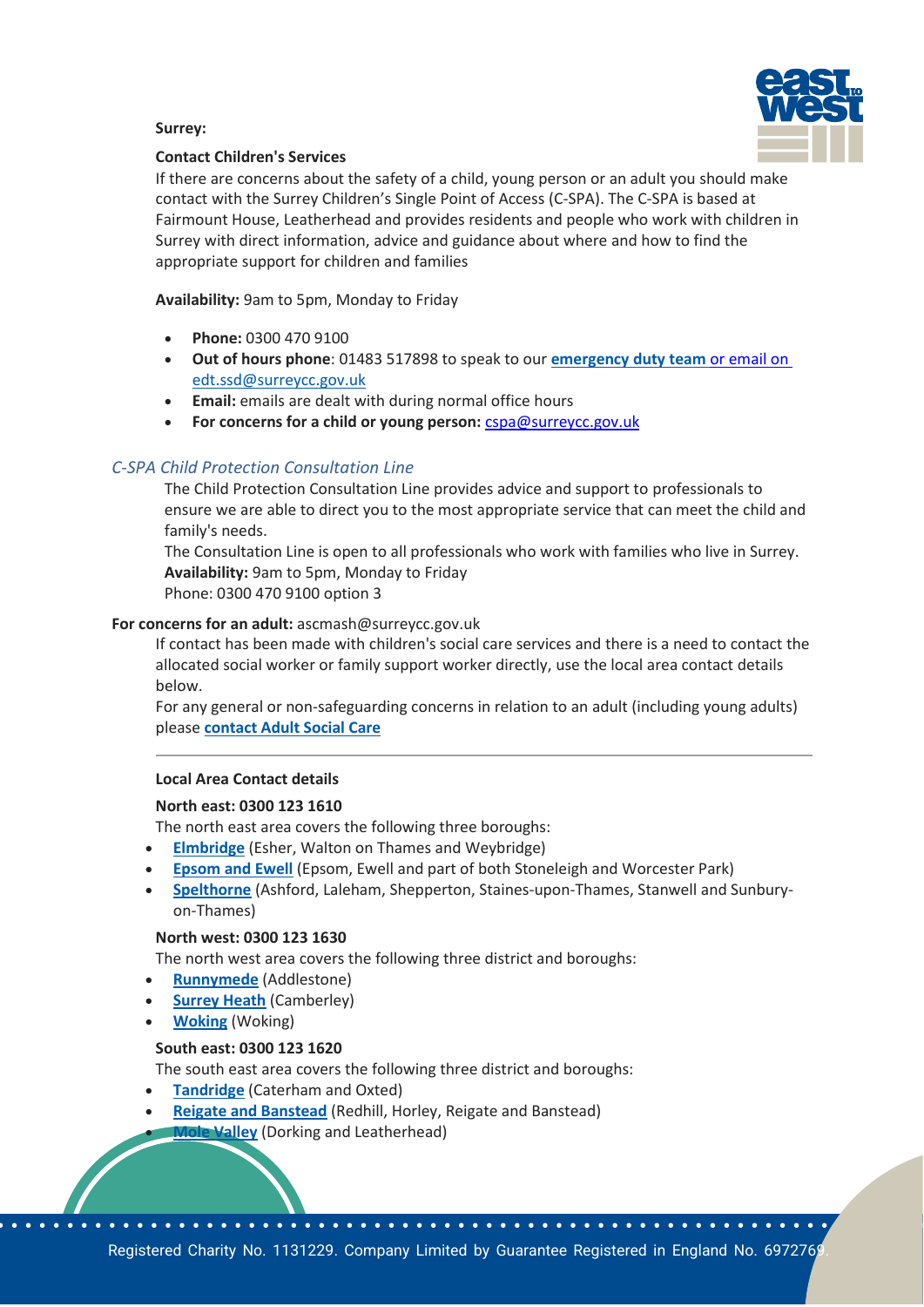

#### **South west: 0300 123 1640**

The south west area covers the following two boroughs:

- **[Guildford](http://www.guildford.gov.uk/)** (Guildford)
- **[Waverley](http://www.waverley.gov.uk/)** (Cranleigh, Farnham and Haslemere)

#### **Local Authority Designated Officer (LADO)**

#### **Monday to Friday from 9am to 5pm**

The LADO Service manages allegations against individuals who work or volunteer with children in Surrey. If you have a concern regarding someone who works with children, contact the LADO on **0300 123 1650\*** or LADO@surreycc.gov.uk.

#### **Royal Borough of Windsor & Maidenhead (RBWM):**

• RBWM's Multi-Agency Safeguarding Partnership's office telephone number (office hours) is 01628 683150. The out of hours emergency number is 01344 786543 (email [MASH@achievingforchildren.org.uk\)](mailto:MASH@achievingforchildren.org.uk)

#### **Other contacts:**

- The Police telephone number is: Emergency 999 or Non-Emergency 0845 125 2222 or 101 (Surrey & Thames Valley)
- Where required the DSL should then immediately inform the insurance company: Case Charity Insurance on 0333 800 9858 (Policy Number 019869/04/20)
- Suspicions must not be discussed with anyone other than those nominated above. A written record of the concerns should be made in accordance with these protocols and kept in a secure place

Whilst allegations or suspicions of abuse will normally be reported to the DSL, the absence of the DSL or Deputy should not delay referral to Children's Services or the Police (or taking advice from Thirtyone:eight)

- **east to west** will support the DSL/Deputy in their role, and accept that any information they may have in their possession will be shared in a strictly limited way on a need to know basis
- It is, of course, the right of any individual as a citizen to make a direct referral to the safeguarding agencies or seek advice from Thirtyone:eight. If the team member with the concern feels that the DSL/Deputy has not responded appropriately, or where they have a disagreement with the DSL as to the appropriateness of a referral, they are free to contact an outside agency direct. It is hoped that by making this statement that **east to west** demonstrate its commitment to effective safeguarding and the protection of all those who are vulnerable
- The role of the DSL/ deputy is to collate and clarify the precise details of the allegation or suspicion and pass this information on to statutory agencies that have a legal duty to investigate
- Inform the charity commission if something of a safeguarding nature happens, or a member of staff leaves or is dismissed due to a safeguarding issue you should inform the Charity Commission

#### **Detailed protocols where there is a concern about a child: Allegations of Physical Injury, Neglect or Emotional Abuse**

If a child has a physical injury, a symptom of neglect or where there are concerns about emotional abuse, the DSL/Deputy will:

Contact Children's Social Services (or Thirtyone:eight) for advice in cases of deliberate injury, if concerned about a child's safety or if a child is afraid to return home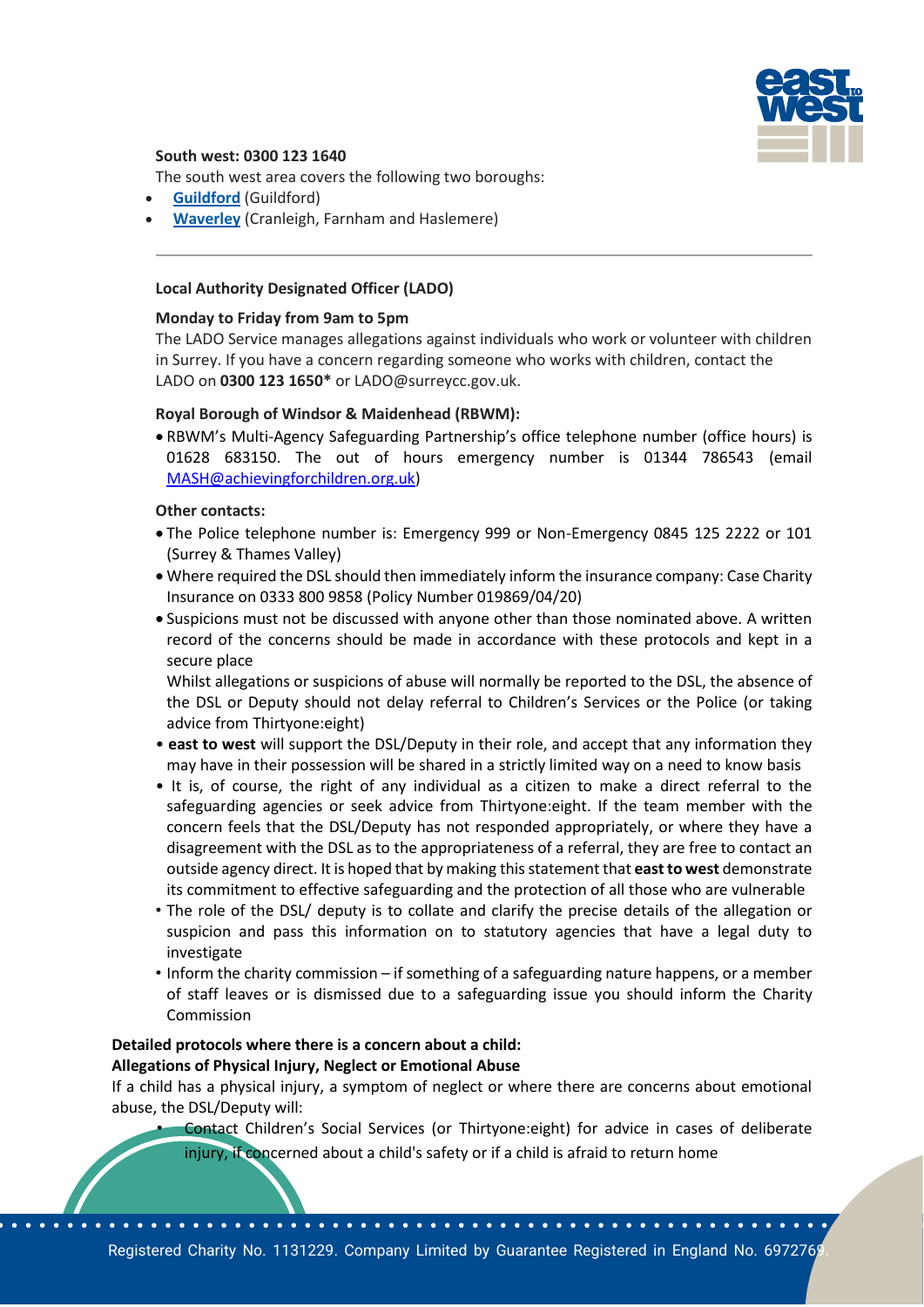

- Not tell the parents or carers unless advised to do so, having contacted Children Services
- Seek medical help if needed urgently, informing the doctor of any suspicions
- For 'lesser concerns', (e.g. poor parenting), encourage parent/carer to seek help, but not if this places the child at risk of significant harm
- Where the parent/carer is unwilling to seek help, offer to accompany them. In cases of real concern, if they still fail to act, contact Children's Social Services direct for advice
- Seek and follow advice given by Thirtyone:eight (who will confirm their advice in writing) if unsure whether or not to refer a case to Children's Social Services

# **Allegations of Sexual Abuse**

In the event of allegations or suspicions of sexual abuse, the DSL/Deputy will:

- Contact the Children's Social Services Department Duty Social Worker for children and families or Police Child Protection Team direct. They will NOT speak to the parent/carer or anyone else
- Seek and follow the advice given by Thirtyone:eight if, for any reason they are unsure whether or not to contact Children's Social Services/Police. Thirtyone:eight will confirm its advice in writing for future reference

# **Allegations of Abuse against a person who works with children**

If an accusation is made against a worker (whether a volunteer or paid member of team) whilst following the procedure outlined above, the DSL, in accordance with SSCB/LSCB procedures will liaise with Children's Social Services with regard to the suspension of the worker, also making a referral to the Local Authority Designated Officer (LADO) (Surrey - **0300 123 1650\*** or [LADO@surreycc.gov.uk\)](mailto:LADO@surreycc.gov.uk) (RBWM – 01628 683 202 or [LADO@achievingforchildren.org.uk\)](mailto:LADO@achievingforchildren.org.uk) on the same day the potential allegation has been raised. Consideration will also be given to whether a referral should be made to the ISA Vetting and Barring Scheme lists, advice will be sort from the LADO.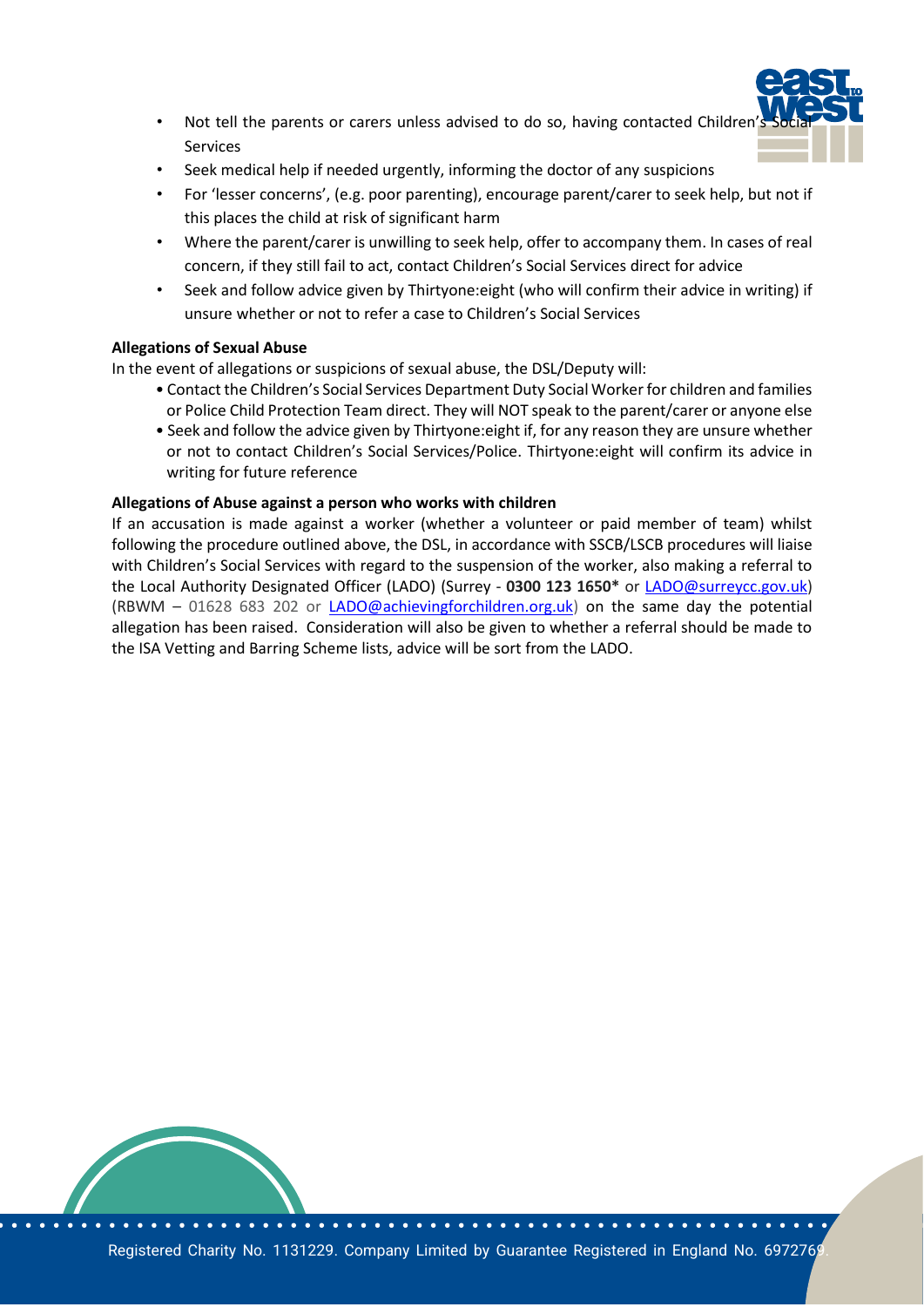#### **SECTION 2**



#### **Prevention: Safe recruitment (see Safer Recruitment Policy)**

**east to west** will ensure all team members will be appointed, trained, supported and supervised in accordance with government guidance on safe recruitment. This includes ensuring that:

- There is a written Role Description and Person Specification for the post
- Those applying have completed an application form and a self-disclosure form
- Those short listed have been interviewed
- Safeguarding has been discussed at interview
- Written references have been obtained, and followed up where appropriate
- A criminal records disclosure has been completed (we will comply with Code of Practice requirements concerning the fair treatment of applicants and the handling of information). Equivalent DBS checks ('fit person checks') for those team members from abroad will be completed with support from FCO Foreign & Commonwealth Office Response Centre Helpline on Tel 020 7008 1500
- We will ensure any team member working with under 8's signs the east to west Disqualification Declaration, which will be sent to the relevant contact in the school, as required by the Childcare Disqualification Requirement – Guidance for Schools
- Qualifications, where relevant, have been verified
- A suitable training programme is provided for the successful applicant
- The applicant satisfactorily completes a probationary period
- The applicant has been given a copy of the organisation's safeguarding policy and knows how to report concerns

Detailed information on recruitment for paid/volunteer team members and DBS policy are included in the appendix section of this policy.

#### **Management of Team members – Codes of Conduct**

**east to west** are committed to supporting all team members and ensuring they receive support and supervision. All team members have been issued with a code of conduct towards children and young people (Boundaries and Standards Policy). **east to west** undertakes to follow the principles found within the 'Caring for Young People and the Vulnerable? Guidance for Preventing Abuse of Trust' issued by the Home Office in 2003 and it is therefore unacceptable for those in a position of trust to engage in any behaviour which might allow a sexual relationship to develop for as long as the relationship of trust continues.

Please refer to east to west's protocol on Boundaries and Standards.

#### **SECTION 3**

#### **Pastoral Care: Supporting those affected by abuse**

**east to west** is committed to offering pastoral care and support to all those attending **east to west**  activities who have been affected by abuse, including working with statutory agencies as appropriate. The team members will normally support them through 1:1 sessions or will refer to local youth counselling or specialist counselling provision where appropriate.

#### **Working with offenders**

When a young person attending an east to west activity is known to have abused children the DSL and the Deputy will undertake an east to west risk assessment to determine the appropriate level of supervision and boundaries to be implemented to ensure a commitment to the protection of children.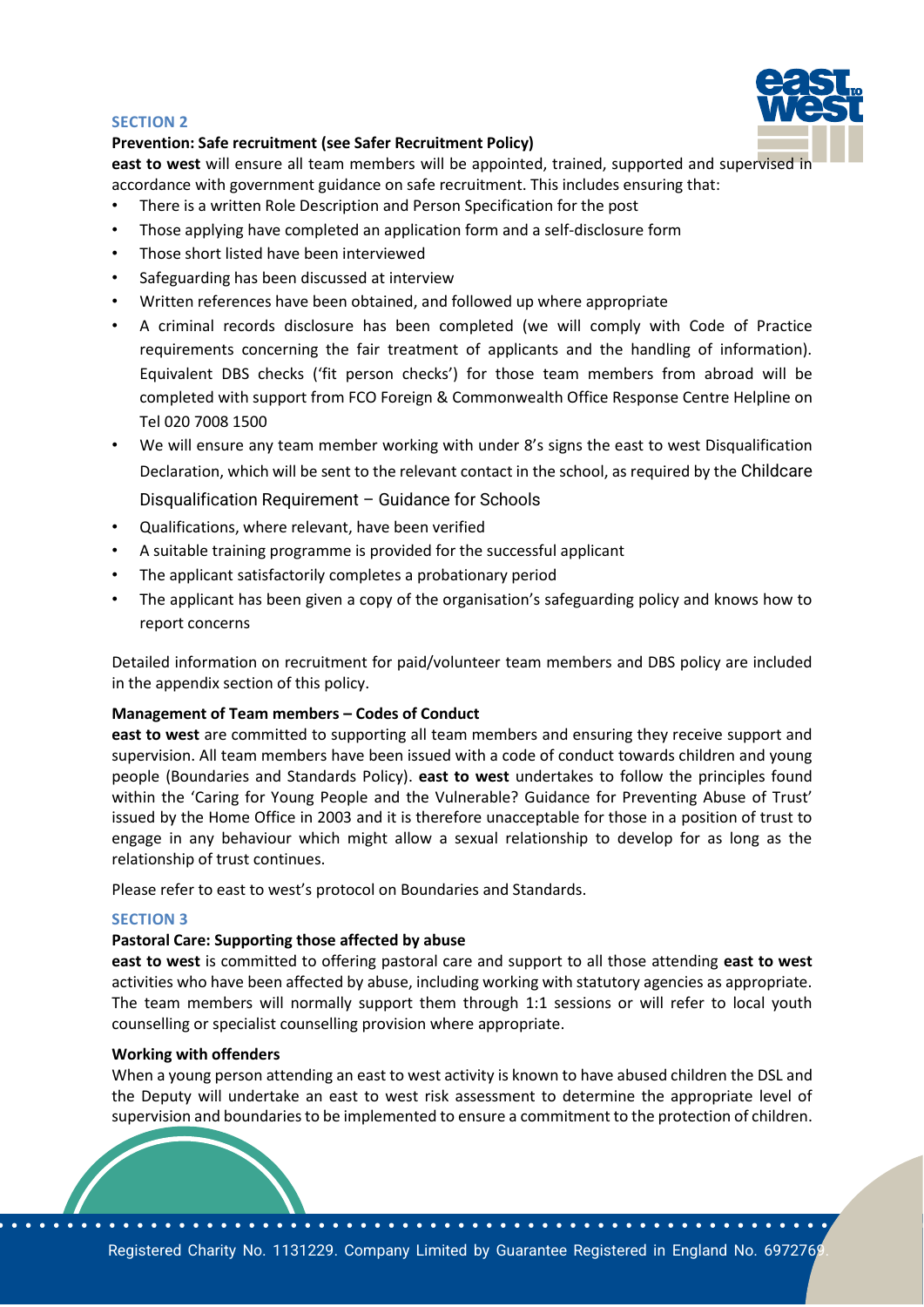#### **SECTION 4**





As an organisation working with children and young people we wish to operate and promote good working practice – this will include meetings in 1:1 situations, and the number of young people in support groups, where appropriate ratios will be maintained. This will enable team members to run activities safely, develop good relationships and minimise the risk of false accusation. As well as a general code of conduct for team members we also have specific good practice protocols and forms for the projects we are involved in and these are attached in the Appendix.

#### **Working in Partnership**

The diversity of organisations and settings means there can be great variation in practice when it comes to safeguarding children and young people. This can be because of cultural tradition, belief and religious practice or understanding, for example, of what constitutes abuse. We therefore have clear protocols regarding our expectations of those with whom we work in partnership, whether in the UK or not. We will discuss with all partners our safeguarding expectations and have a partnership agreement for safeguarding.

Good communication is essential in promoting safeguarding, both to those we wish to protect, to everyone involved in working with children and young people and to all those with whom we work in partnership. This safeguarding policy is just one way of promoting safeguarding. In addition, we display a number of helpline numbers in schools team members' offices.

#### **This policy will be reviewed annually.**

**Signed: ...Sue Holloway....... Chair of Trustees Date: ....25th November 2021....................... Print Name: ...Susan Holloway......................... Signed: .....David Welch....................... Chief Executive Officer Date: ........29th November 2021........................... Print Name: .....David Welch....................** .

*This document is based on a Model Safeguarding Policy supplied by Thirtyone:eight. This Policy must not be copied by other churches/organisations.*

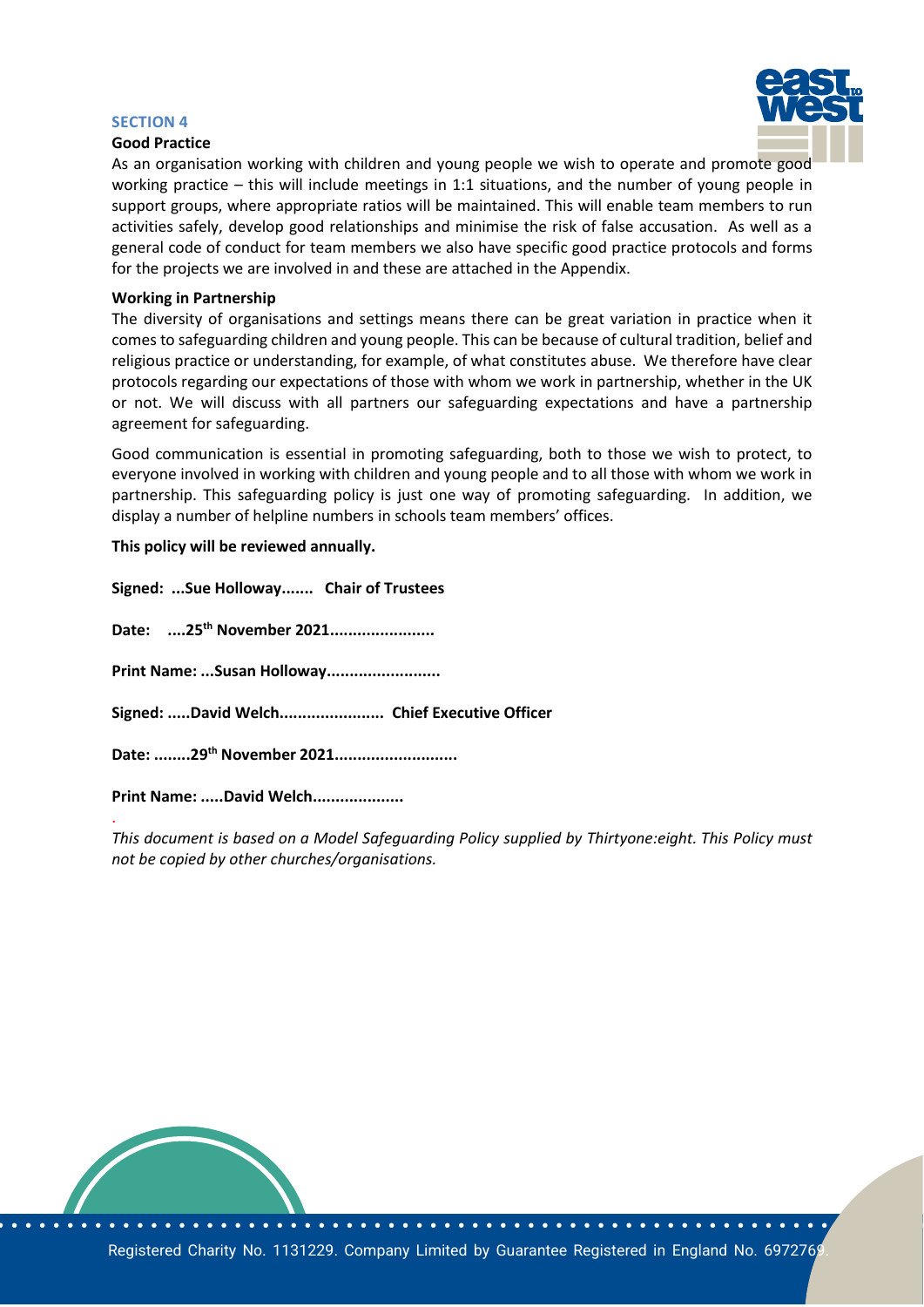

# *Safeguarding Statement*

**east to west** recognises the importance of its work with children, young people and adults in need of protection and its responsibility to protect everyone entrusted to our care.

The following statement was agreed by the Board of Trustees on ………………………………… (enter date) **east to west** is committed to the safeguarding of children and vulnerable adults and ensuring their well-being.

# **Specifically**:

- We recognise that we all have a responsibility to help prevent the physical, sexual, emotional abuse and neglect of children and young people (those under 18 years of age) and to report any such abuse that we discover or suspect
- We believe every child should be valued, safe and happy. We want to make sure that children we have contact with know this and are empowered to tell us if they are suffering harm
- All children and young people have the right to be treated with respect, to be listened to and to be protected from all forms of abuse
- We recognise that we all have a responsibility to help prevent the physical, sexual, psychological, financial and discriminatory abuse and neglect of vulnerable adults and to report any such abuse that we discover or suspect
- We recognise the personal dignity and rights of vulnerable adults and will ensure all our policies and protocols reflect this
- We believe all adults should enjoy and have access to every aspect of the life of the place of worship/organisation unless they pose a risk to the safety of those we serve
- We undertake to exercise proper care in the appointment and selection of all those who will work with children and vulnerable adults

#### **We are committed to:**

- Following the requirements for UK legislation in relation to safeguarding children and vulnerable adults and good practice recommendations
- Respecting the rights of children as described in the UN Convention on the Rights of the Child
- Implementing the requirements of legislation regarding people with disabilities
- Ensuring that team members adhere to the agreed protocols of our safeguarding policy
- Keeping up to date with national and local developments relating to safeguarding
- Following any denominational or organisational protocols in relation to safeguarding children and adults in need of protection
- Supporting the DSL/s in their work and in any action they may need to take in order to protect children/vulnerable adults
- Ensuring that everyone agrees to abide by these recommendations and the protocols established by this place of worship/organisation
- Supporting parents and families
- Nurturing, protecting and safeguarding of children and young people
- Supporting, resourcing, training, monitoring and providing supervision to all those who undertake this work
- Supporting all in the place of worship/organisation affected by abuse
- Adopting and following the 'Safe and Secure' safeguarding standards developed by Thirtyone:eight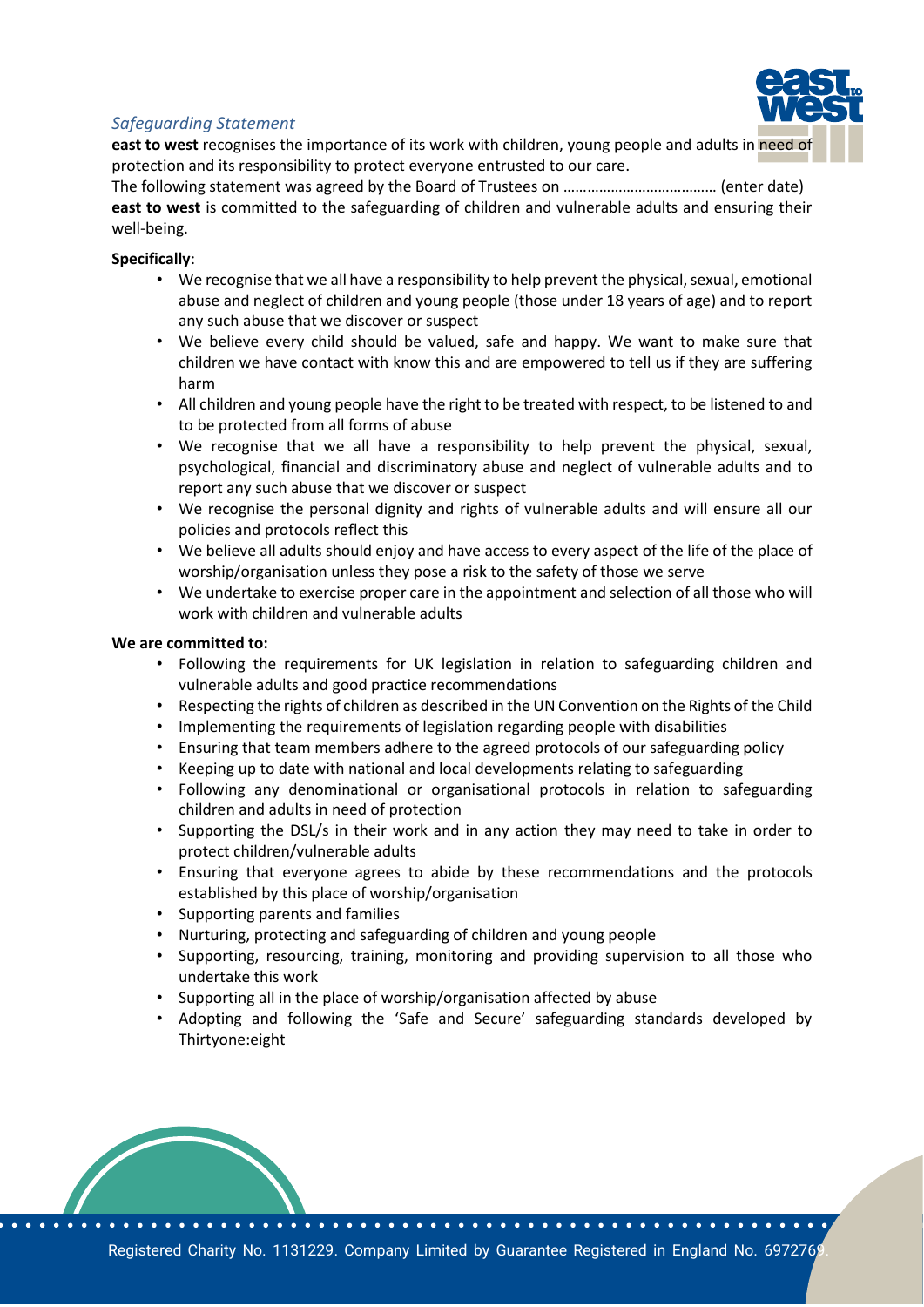#### *We recognise:*

- Children's Social Services (or equivalent) has lead responsibility for investigating all allegations or suspicions of abuse where there are concerns about a child. Adult Social Care (or equivalent) has lead responsibility for investigating all allegations or suspicions of abuse where there are concerns about a vulnerable adult
- Where an allegation suggests that a criminal offence may have been committed then the police should be contacted as a matter of urgency
- Safeguarding is everyone's responsibility

#### **We will review this statement and our policy and protocols annually.**

If you have any concerns for a child or vulnerable adult, then speak to one of the following who have been approved as DSLs for this organisation

# **Ian Smith – Designated Safeguarding Lead Dan Beedell – Deputy Designated Safeguarding Lead Clare Sampson – Deputy Designated Safeguarding Lead**

A copy of the full policy and protocols is available in the office and stored on SharePoint

A copy of the "Safeguarding is a priority here" poster can be seen at the following link and a completed version is on display in the office



N.B. it is no longer necessary to lodge a copy of our safeguarding policy with Thirtyone:eight, the Surrey SSCB, or the Royal Borough of Windsor and Maidenhead LSCB team.

**Signed: ...Sue Holloway....... Chair of Trustees**

**Date: ....25th November 2021.......................** 

**Print Name: ...Susan Holloway.........................**

**Signed: .....David Welch....................... Chief Executive Officer**

**Date: ........29th November 2021...........................**

**Print Name: .....David Welch....................**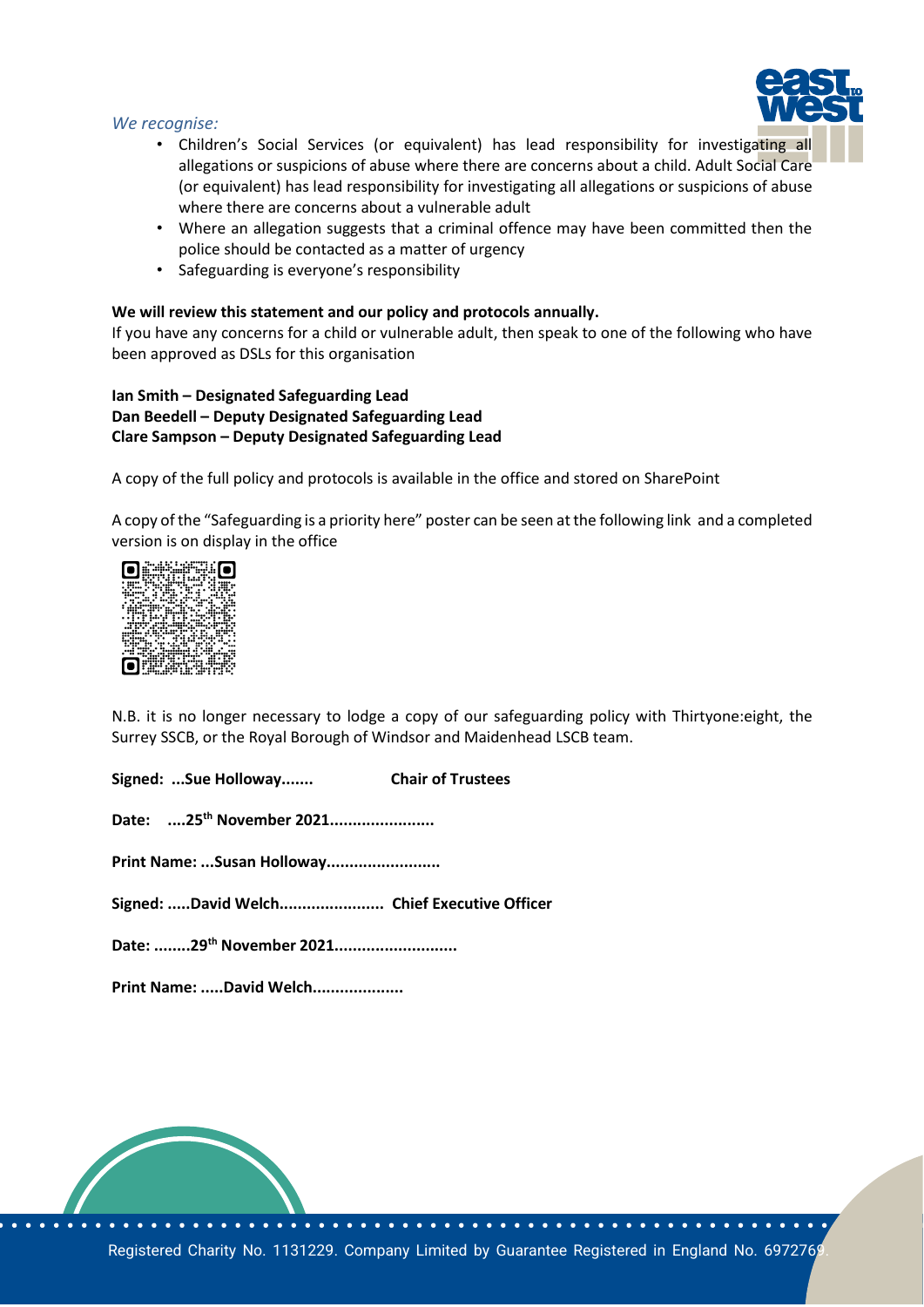#### **APPENDICES**

#### **Good Practice Guidelines and Protocols**



- Appendix A: Definitions of child and vulnerable adult
- Appendix B: Definitions of abuse & Signs of abuse (NSPCC)
- Appendix C: Handling, use, storage, retention and disposal of Disclosure and Disclosure Information
- Appendix D: Post interview document retention
- Appendix E: Young People with Special Needs

#### **APPENDIX A – Overall Definitions**

#### **Definition of a child & vulnerable adult**

The legal definition of a child is someone under the age of 18. Some legislation in the UK allows young people from age 16 to make certain decisions for themselves (e.g. getting married), but safeguarding legislation applies to anyone under the age of 18 because this is the legal definition of a child. The Children Act 1989 and 2004 in England and Wales, the Children (Scotland) Act 1995 in Scotland and the Children (Northern Ireland) Order 1995 in Northern Ireland similarly define a child as someone under 18.

Throughout this manual when we refer to a child our meaning (unless otherwise stated) is a person under the age of 18.

#### **Definition of vulnerable adult / adult in need of protection**

An adult is someone over 18 (unless specific legislation states otherwise). The Universal Declaration of Human Rights (1948), the European Convention on Human Rights, the Human Rights Act 1998 and the UN Convention on the Rights of Persons with Disabilities (2008) all state that adults should be free from abuse.

It follows that some adults because of circumstance or particular vulnerability or risk may be in need of protection. Vulnerable adults are also known as 'adults at risk'.

'No secrets: Guidance on developing and implementing multi-agency policies and procedures to protect vulnerable adults from abuse' - Department of Health and Home Office (updated January 2015) states a vulnerable person is someone:

*'who is or may be in need of community care services by reason of mental or other disability, age or illness; and who is or may be unable to take care of him or herself, or unable to protect him or herself against significant harm or exploitation'*

#### **APPENDIX B – Definitions & Signs of Abuse (NSPCC)**

[Definitions and signs of child abuse | NSPCC Learning](https://learning.nspcc.org.uk/research-resources/briefings/definitions-signs-child-abuse)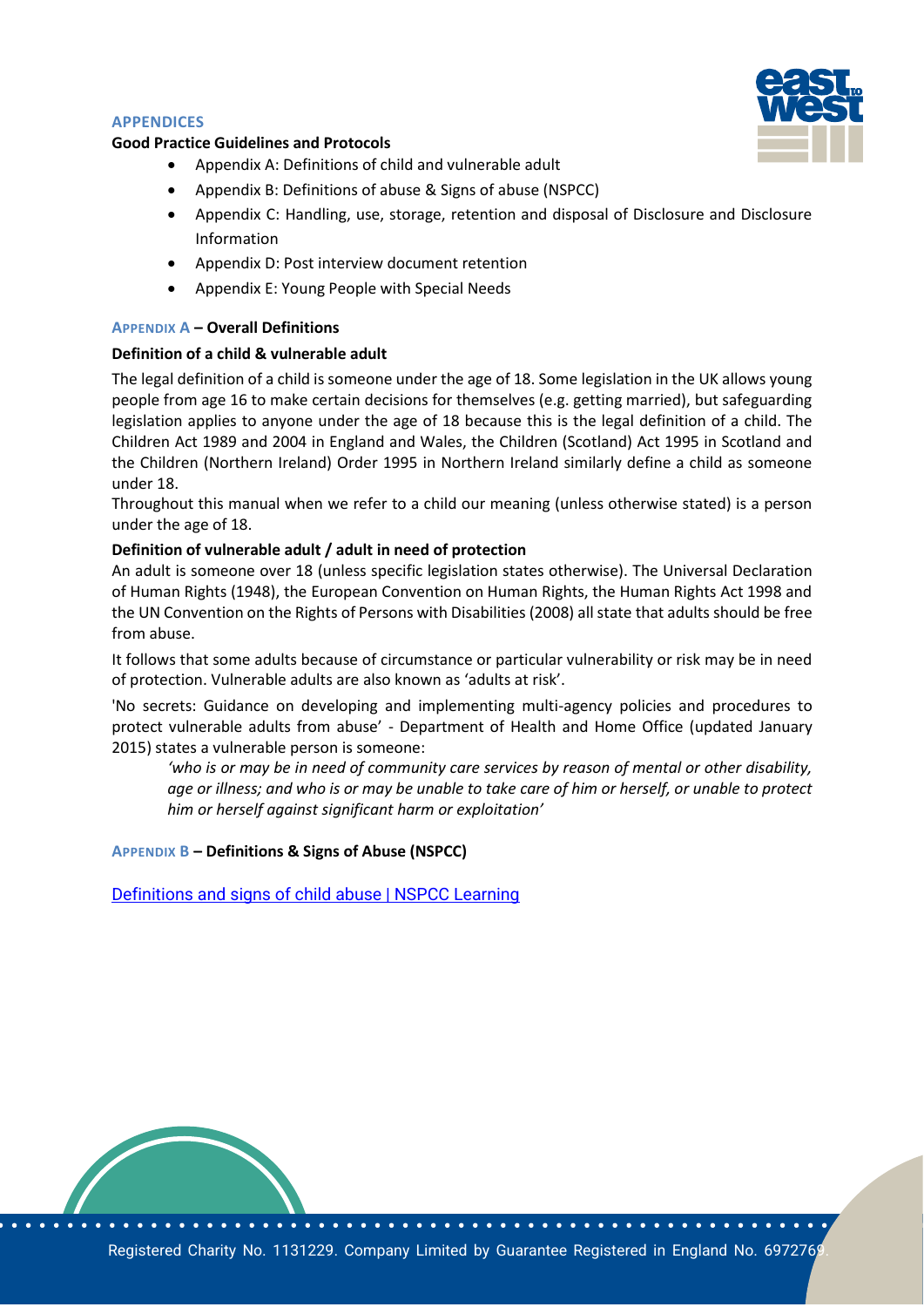# **APPENDIX C – Handling, use, storage, retention and disposal of Disclosure and Disclosure Information**



# **Introduction**

The Data Protection Act 2018 is designed to provide privacy protection for individuals about whom certain personal information is kept. It lays down 'best practice' principles for those who keep the data and it applies to paper records as well as computerised information. The Act covers the whole of the UK, and all organisations, including places of worship, must comply with the rules on processing data.

Where disclosing information might place a child, young person or vulnerable adult at risk, then safeguarding considerations take precedence over data protection. In certain circumstances the Data Protection Act allows for disclosure of information without the consent of the person involved, including for the prevention or detection of crime, or the apprehension or prosecution of offenders. The European Convention of Human Rights also makes provision for the disclosure of information in connection with 'the protection of health or morals, for the protection of the rights and freedoms of others and for the prevention of disorder or crime…. Disclosure should be appropriate for the purpose and only to the extent necessary to achieve that purpose'.

Children, young people and vulnerable adults have the right to be protected from harm and therefore information relating to concerns that a child, or any other vulnerable person, is at risk of significant harm should not be withheld on the basis that it might be unlawful.

# **General Storage and Access [\(https://Thirtyone:eight.org/get-help/safeguarding](https://thirtyoneeight.org/get-help/safeguarding-manual/infocus/data-retention-advice/)[manual/infocus/data-retention-advice/\)](https://thirtyoneeight.org/get-help/safeguarding-manual/infocus/data-retention-advice/)**

**east to west** complies fully with the DBS Code of Practice regarding the correct handling, use, storage, retention and disposal of Disclosure and Disclosure information. It complies with its obligations under the Data Protection Act and other relevant legislation pertaining to the safe handling, use, storage, retention and disposal of such information.

#### **Storage and Access**

Disclosure information is not kept with an applicant's personnel file. Such material is always kept separately and securely in a lockable, non-portable storage container with access strictly controlled and limited to those who are entitled to see it as part of their duties. Electronic disclosure information is held on a secure password protected system accessible only to those authorised to view it in the course of their duties.

#### **Handling**

In accordance with Section 124 of the Police Act 1997, Disclosure information is only passed to those who are authorised to receive it in the course of their duties (Director of the Trust, Child Protection Officer, Deputy Child Protection Officer). We maintain a record of all those to whom disclosure information has been revealed and we recognise that it is a criminal offence to pass this information on to anyone who is not entitled to receive it.

#### **Usage**

Disclosure information is only used to the specific purpose for which it is requested and for that which the applicant's full consent has been given

**Cases where the disclosure prevents the applicant having unsupervised contact with children/or vulnerable adults.**

- If an unclear notification is received back from Thirtyone: eight which highlights a previous conviction or comment east to west will request consent from the applicant to run a status
	- check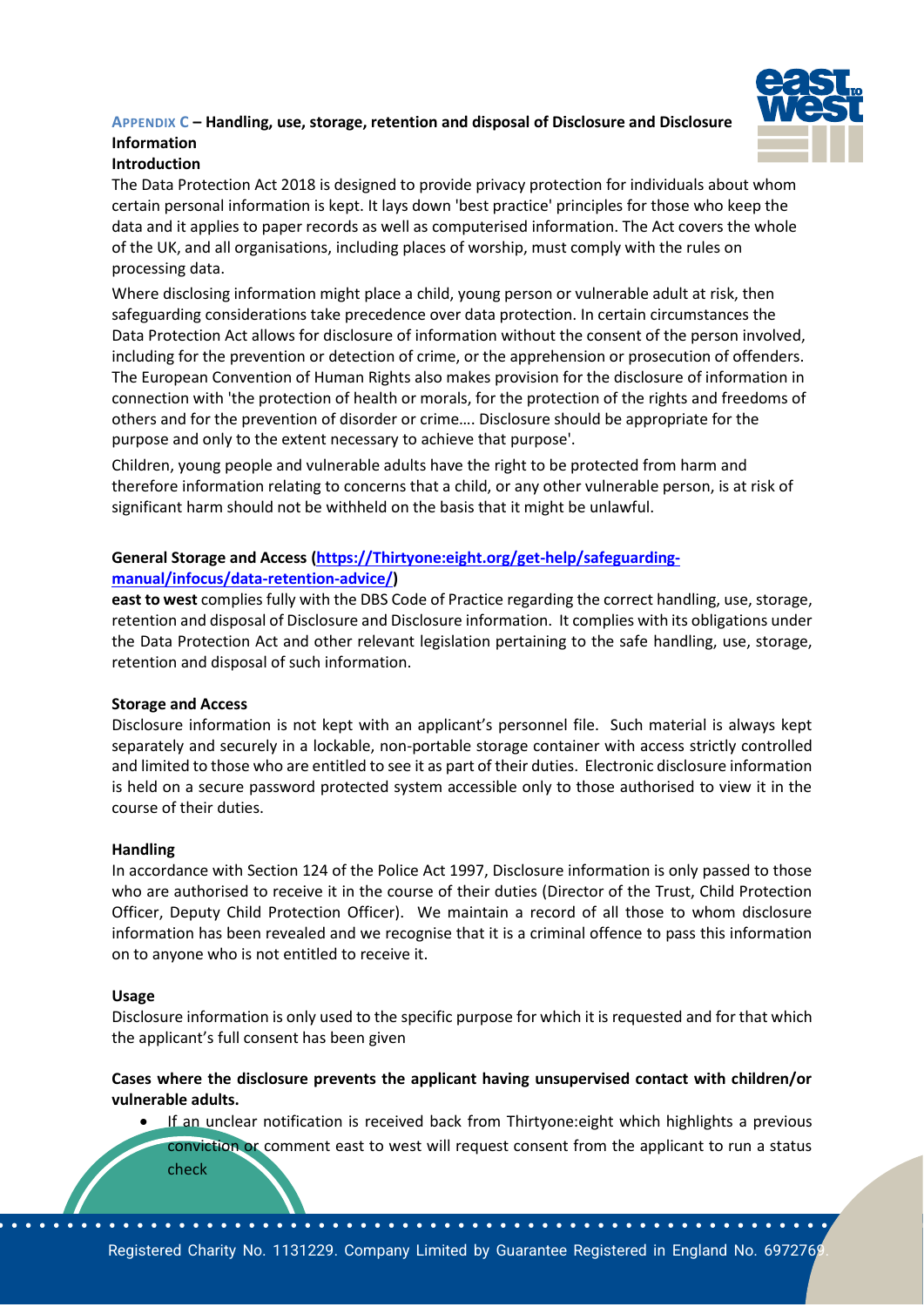

- The DSL shall, if it is decided to exclude the applicant, then inform the applicant immediate exclusion and retain the disclosure under conditions as outlined
- The DSL shall not divulge the details of the applicant of the Disclosure to any other person
- The decision to recommend exclusion will not be taken lightly and any dispute between the DSL and applicant will be referred to Thirtyone:eight
- The applicant shall be excluded whilst the dispute process is undertaken
- Appeal by the applicant regarding the exclusion must be directed to the Thirtyone:eight helpline on: 0303 003 1111 Option2 or the DSL who will refer it to Thirtyone:eight
- Subject to all appeal processes, the Disclosure held by the Lead Officer of **east to west** or Thirtyone:eight shall be destroyed as outlined
- The DSL is permitted to inform the applicant that the decision to exclude has been taken after recommendation by the Umbrella Body (Thirtyone:eight) as a result of details provided by the DBS

#### **Current Disclosure**

For the purposes a 'Current Disclosure' shall be one, which is less than three years old, thereby giving requirement that Disclosures be obtained before every three years. Any team/volunteers who are due a new DBS will register with the DBS Update Service and **east to west** will request to have signed permission to check the register. Status checks will be conducted by **east to west** on those team/volunteers who are registered with the DBS update service.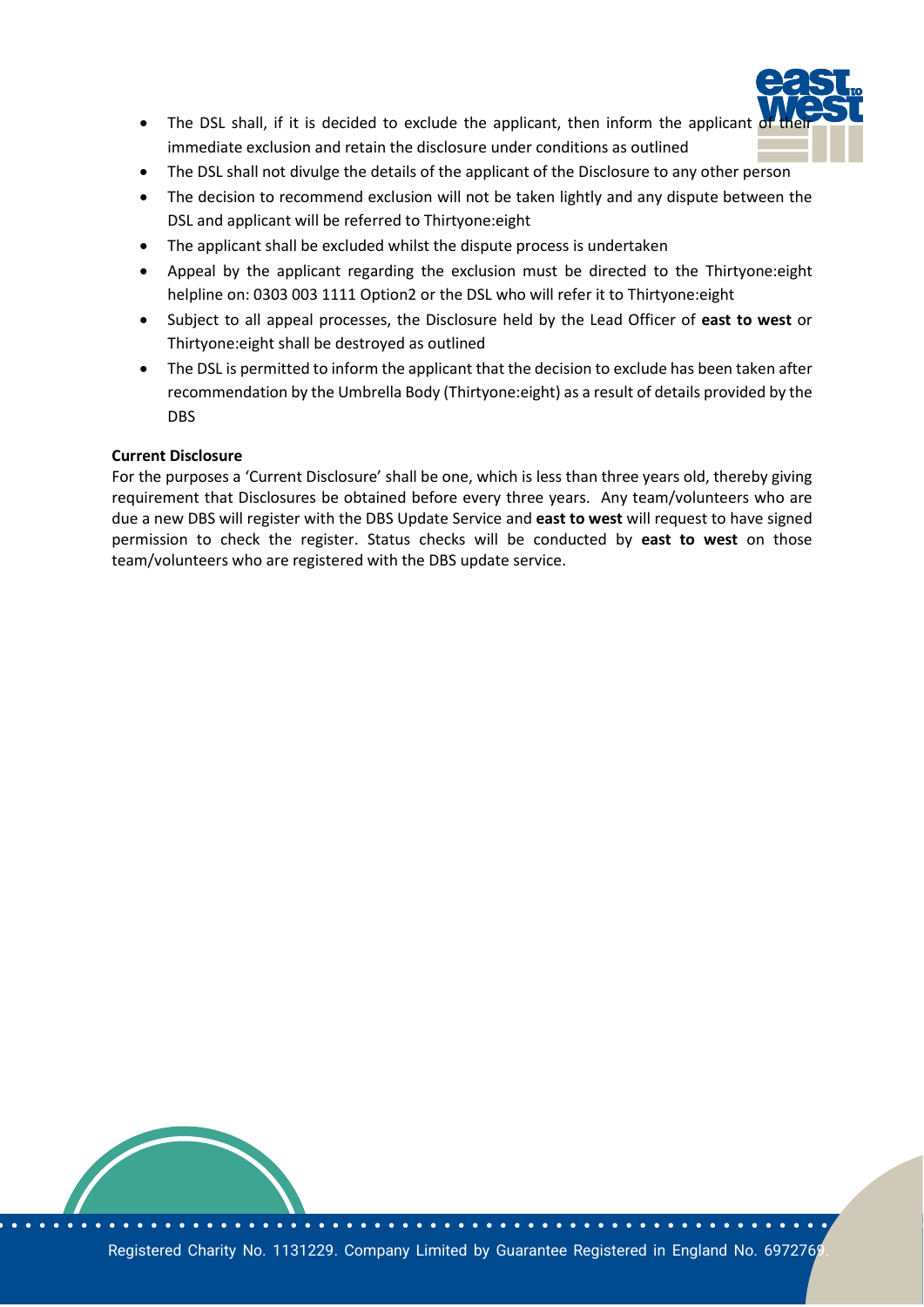#### **APPENDIX D**



#### **Retention – post recruitment**

**Retention [\(http://www.voluntarysectorarchives.org.uk/wp-content/uploads/2017/06/records](http://www.voluntarysectorarchives.org.uk/wp-content/uploads/2017/06/records-management-in-charities-9.pdf)[management-in-charities-9.pdf\)](http://www.voluntarysectorarchives.org.uk/wp-content/uploads/2017/06/records-management-in-charities-9.pdf)**

Once a recruitment (or other relevant) decision has been made, we do not keep the Disclosure information for any longer than is necessary. This is generally for a period up to six months to allow for the consideration and resolution of any disputes and complaints. For disclosure certificates, from June 2013 no paper copies or electronic copies will be received or stored. In exceptional circumstances, if it is necessary to keep the disclosure information for longer than six months, **east to west** will consult with Thirtyone:eight Disclosure Unit who will seek advice from the DBS giving full consideration to the Data Protection and Human Rights of the individual subject before doing so. Throughout this time the usual conditions regarding safe storage and controlled access will continue to apply.

#### **Disposal**

Once the retention period has elapsed, we ensure that any disclosure information is immediately suitably destroyed by secure means i.e. by shredding, pulping or burning. While awaiting destruction, disclosure information will not be kept in any insecure receptacle e.g. waste bin or confidential waste sack. We will not keep any photocopy or other image of Disclosure information or any copy or representation of the contents of disclosure information. However, we may keep a record of the date of issue of disclosure information, the name of the subject, the type of disclosure information requested, the position for which disclosure information was requested, the unique reference number of disclosure information, and the details of the recruitment decision taken. For a disposal of electronic disclosure results and information, the system automatically deletes the record in line with DBS retention guidelines above, automatically archiving only the minimum information as laid out in the DBS Code of Practice and in line with the paper resources.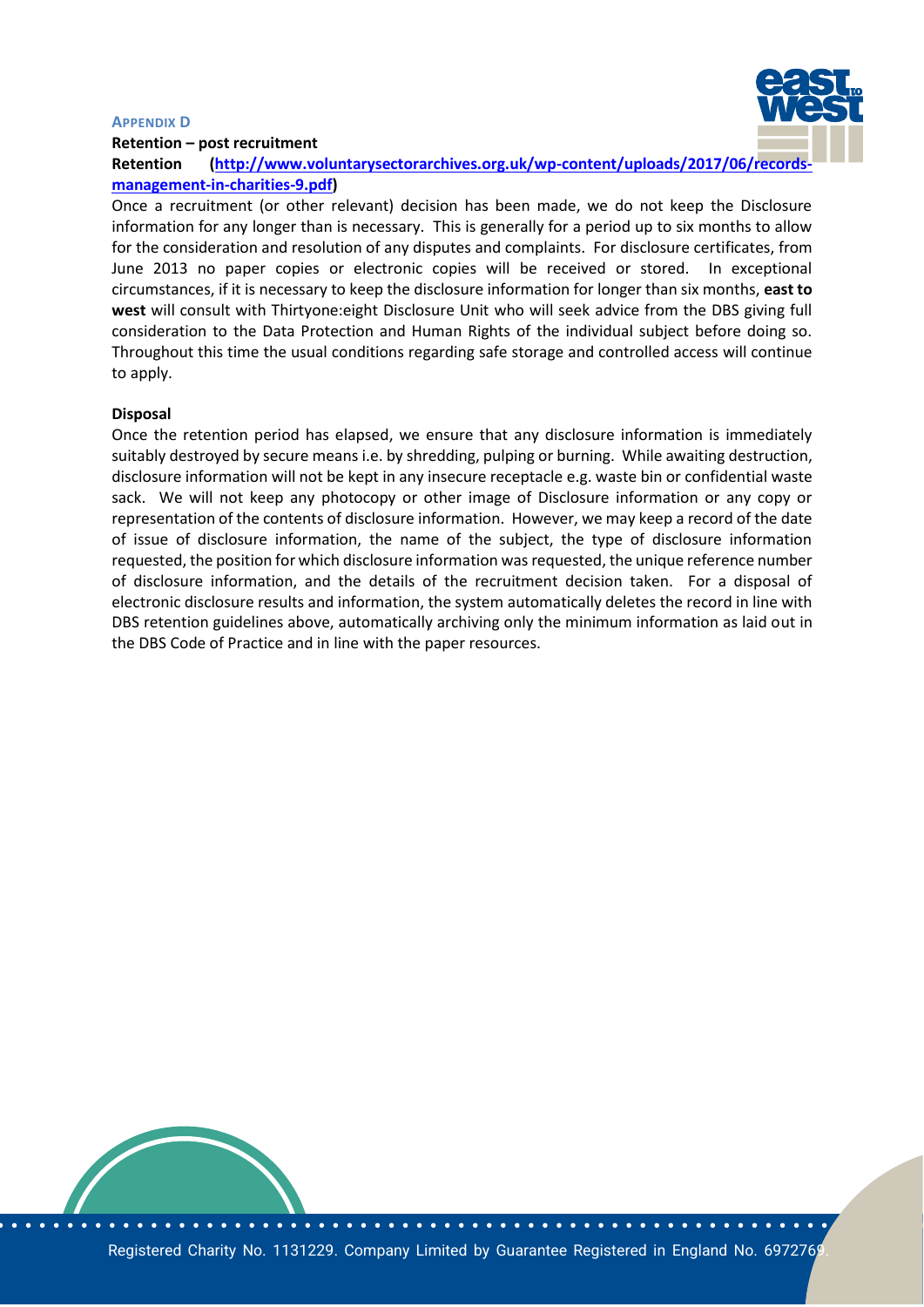

#### **APPENDIX E – Young people with Special Needs**

Churches and organisations need to be aware that children and young people who have a disability can be at greater risk of abuse. They will often require more help with personal care, such as washing, dressing, toileting, feeding, mobility etc, may have limited understanding and behave in a non-age appropriate way. For example, a young person of 17 might behave in a manner more akin to a 2-3 year old, particularly in demanding cuddles or sitting on a worker's lap. Others experience difficulties in communication because they are blind, or deaf/blind, and are reliant on physical contact for communication. Some may have severe learning difficulties. All these factors make it harder to uncover abuse when it is occurring and in also setting boundaries that take into account the needs of these young people.

There is therefore a need for extra vigilance, recognising that a worker may encounter the following difficulties:

- Young people may not fully understand what is said to them, or may not be able to express themselves in ways that can be easily understood
- The worker may not possess the appropriate personal communication skills (eg specialised spoken and non-verbal communication such as Makaton signs and symbols, British Sign Language etc)
- It can be hard to know if a young person with a disability has been abused because of communication problems

There are a number of reasons why a young person with a disability is more vulnerable to abuse:

- Young people with disabilities tend to have more physical contact than those without disabilities (ie therapists, care team members) and may require higher levels of personal care
- The definition of what constitutes abuse is wider for young people with disabilities. (This can include force-feeding, financial abuse, over-medication and segregation)
- Attitudes can play a part, for example,the belief that a child or young person with a disability can't be sexually abused because they are seen as a-sexual

The church and other organisations have a pivotal role in empowering those with disabilities by:

• Teaching personal safety skills to those with disabilities. The church can encourage a young person with a disability to take some control of his/her body (ie provide sex education and teaching about feelings; that some parts of our body are private and to differentiate between good and bad touches). This is essential to counter the points above